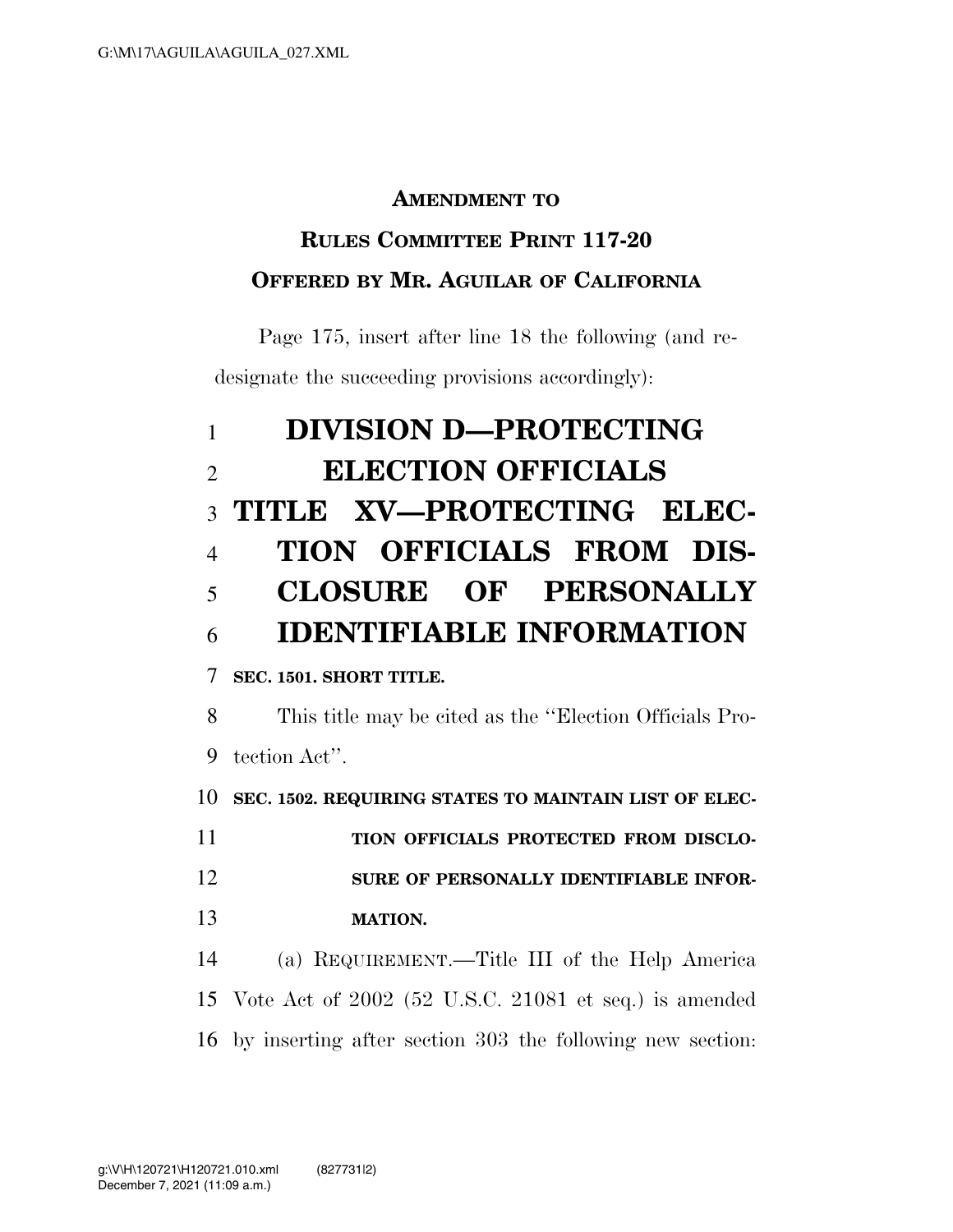|     | 1 "SEC. 303A. MAINTENANCE OF LIST OF ELECTION OFFI-                    |
|-----|------------------------------------------------------------------------|
|     | CIALS PROTECTED FROM DISCLOSURE OF                                     |
| - 3 | PERSONALLY IDENTIFIABLE INFORMATION.                                   |
|     | "(a) IN GENERAL.—The office of the chief State elec-<br>$\overline{4}$ |
|     |                                                                        |

 tion official of a State shall establish a program under which the office shall maintain a list of election officials whose personally identifiable information is protected from disclosure and kept confidential under the Election Offi-cials Protection Act.

 ''(b) ELIGIBILITY FOR PARTICIPATION IN PRO-GRAM.—

12 "(1) CONTENTS OF APPLICATION.—An election official is eligible to be a program participant in the program established under this section if the official submits to the office of the chief State election offi- cial an application, at such time and in such form as the official may require, which contains the fol-lowing information and assurances:

 ''(A) Documentation showing that the ap- plicant is to commence service as an election of- ficial in the State or is currently serving as an election official in the State.

23 ''(B) A sworn statement that the applicant fears for his or her safety or the safety of his or her family, or the safety of the minor or in-capacitated person on whose behalf the applica-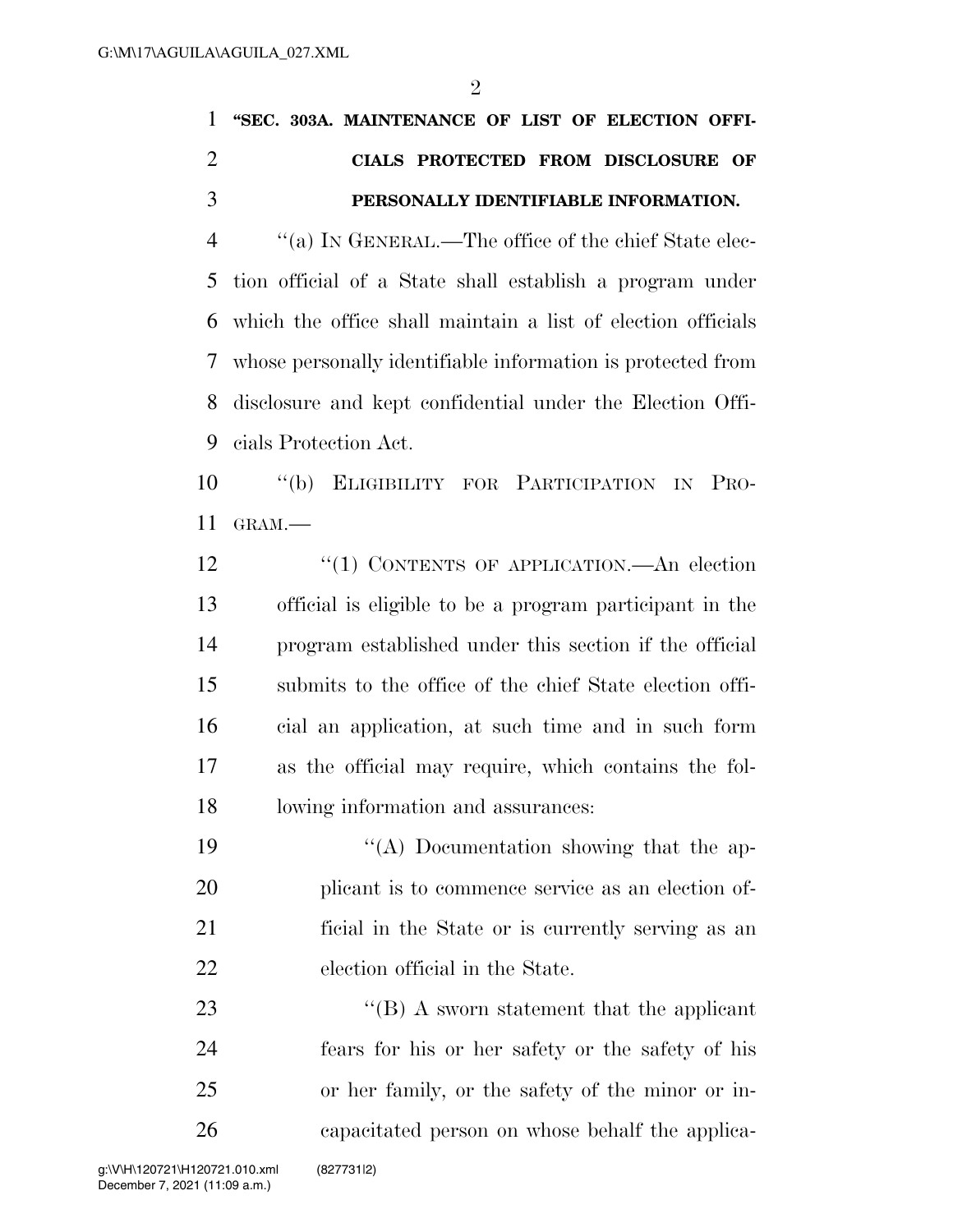tion is made, due to his or her service as an election official.

 $\cdot$  (C) Any police, court, or other govern- ment agency records or files that show any complaints of alleged threats or acts of violence against the applicant.

 ''(D) The signature of the applicant and of any individual or representative of any office designated in writing who assisted in the prepa- ration of the application, and the date on which 11 the applicant signed the application.

12 "'(E) Such other information and assur- ances as the chief State election official may re-14 quire.

 ''(2) PERIOD OF PARTICIPATION.—Upon filing a properly completed application under this sub- section, the chief State election official shall certify the applicant as a program participant for a period of 4 years following the date of filing, unless the ap- plicant's participation in the program is terminated before that date as provided under subsection (d).

 ''(c) ADDITIONAL NOTICE TO PROGRAM PARTICI- PANTS.—The office of the chief State election official shall provide each program participant a notice in clear and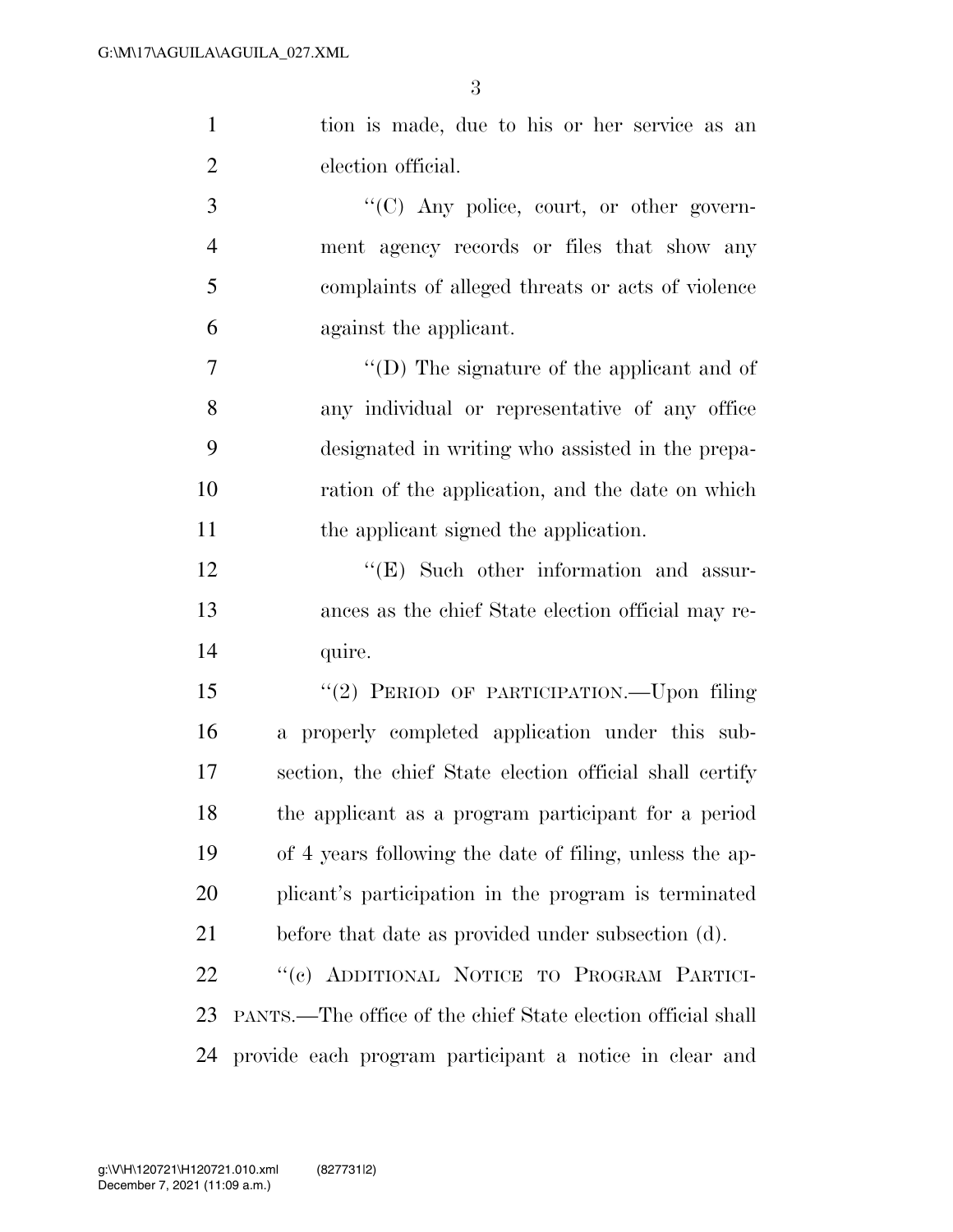conspicuous font that contains all of the following infor-mation:

3 (1) The program participant may create a rev- ocable living trust and place his or her real property into the trust to protect his or her residential street address from disclosure in real property trans-actions.

8 ''(2) The program participant may obtain a change of his or her legal name to protect his or her anonymity.

11 ''(3) A list of contact information for entities that the program participant may contact to receive information on, or receive legal services for, the cre- ation of a trust to hold real property or obtaining a name change, including county bar associations, legal aid societies, State and local agencies, or other nonprofit organizations that may be able to assist program participants.

19 "(d) TERMINATION OF PARTICIPATION.—

20 "(1) GROUNDS FOR TERMINATION.—The chief State election official may terminate a program par- ticipant's participation in the program for any of the following reasons:

24 "(A) The program participant submits to the chief State election official written notifica-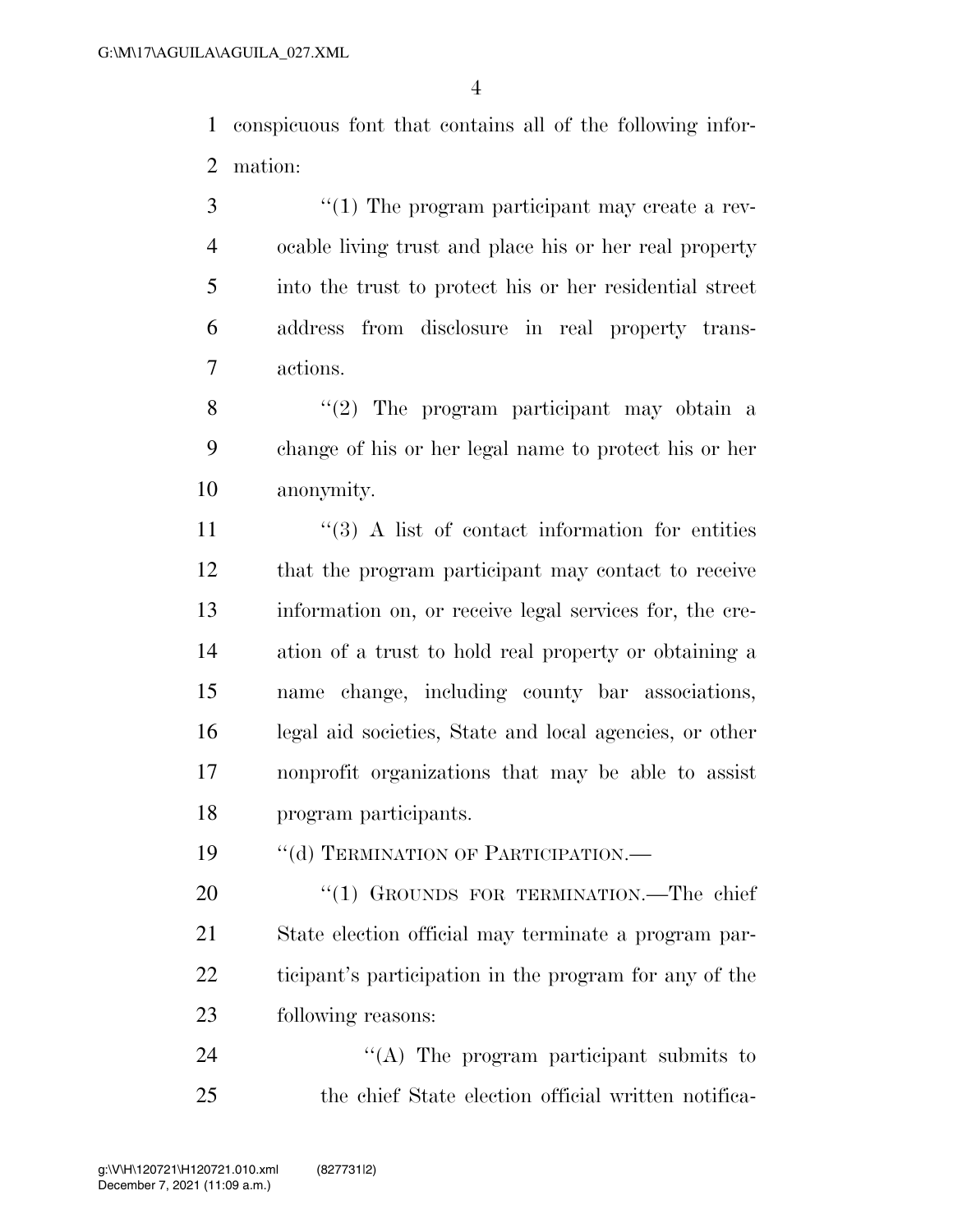1 tion of withdrawal, in which case the participa- tion shall be terminated on the date of receipt of the notification. ''(B) The program participant's certifi-

 cation term has expired and the participant did not complete an application for renewal of the certification.

 ''(C) The chief State election official deter- mines that false information was used in the application process to qualify as a program par- ticipant or that participation in the program is being used as a subterfuge to avoid detection of illegal or criminal activity or apprehension by law enforcement.

15  $\langle\text{I}(D) \rangle$  The program participant fails to dis- close a change in the participant's status as an election official.

 $\frac{1}{2}$  APPEAL.—Except in the case of a termi- nation on the grounds described in subparagraph (A) of paragraph (1), the chief State election official shall send written notification of the intended termi- nation to the program participant. The program participant shall have 30 business days in which to appeal the termination under procedures developed by the chief State election official.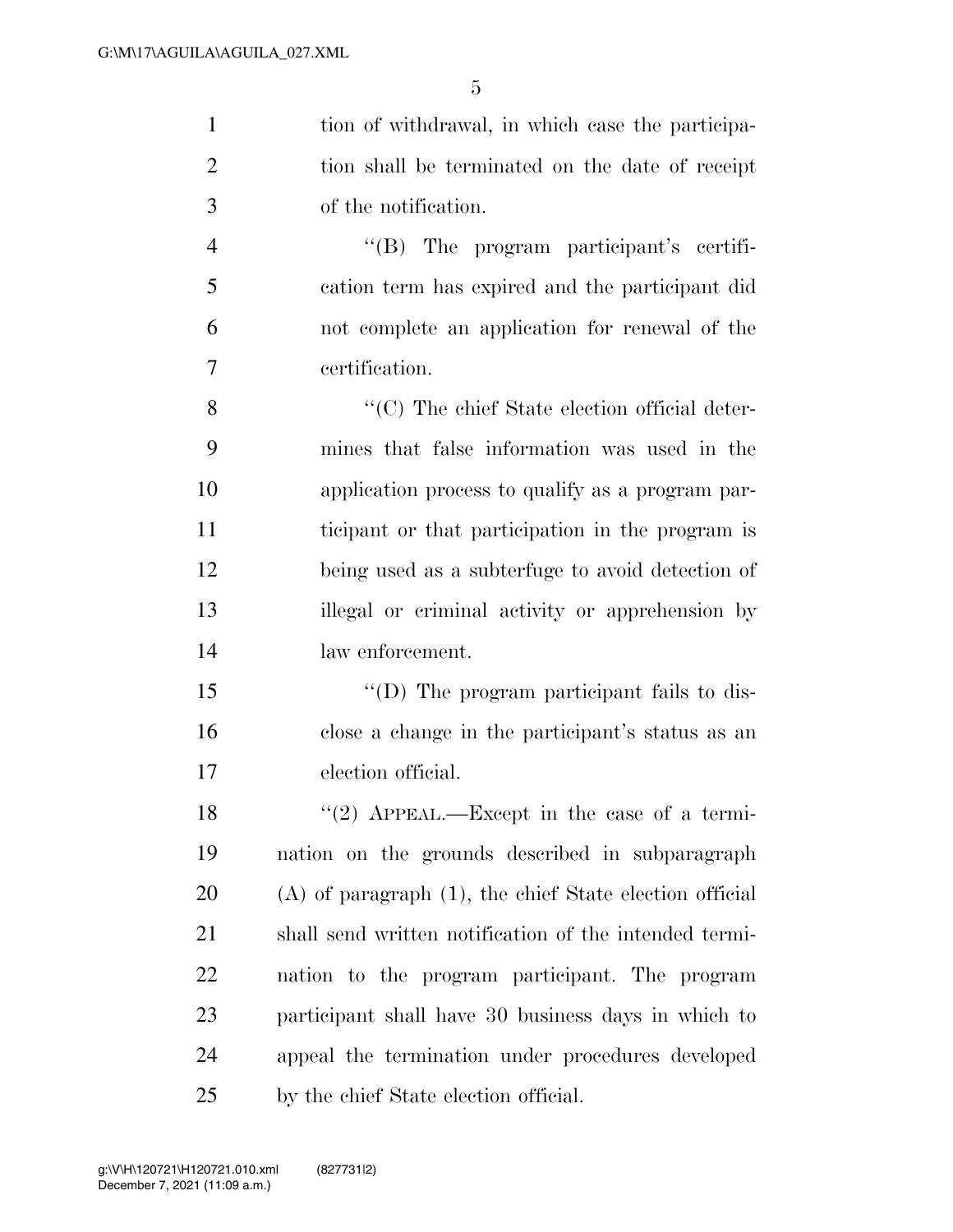| $\mathbf{1}$   | "(3) NOTIFICATION OF LOCAL OFFICES.—The                   |
|----------------|-----------------------------------------------------------|
| $\overline{2}$ | chief State election official shall notify in writing the |
| 3              | appropriate local election officials, county clerks, and  |
| $\overline{4}$ | local recording offices of the program participant's      |
| 5              | termination of participation in the program. Upon         |
| 6              | receipt of this termination notification, such offi-      |
| 7              | cials, clerks, and offices—                               |
| 8              | $\lq\lq$ shall transmit to the chief State elec-          |
| 9              | official all appropriate administrative<br>tion           |
| 10             | records pertaining to the program participant;            |
| 11             | and                                                       |
| 12             | "(B) shall no longer be responsible for                   |
| 13             | maintaining the confidentiality of the program            |
| 14             | participant's record.                                     |
| 15             | $``(4)$ TREATMENT OF RECORDS.—                            |
| 16             | "(A) CONFIDENTIALITY.—Upon termi-                         |
| 17             | nation of a program participant's certification,          |
| 18             | the chief State election official shall retain            |
| 19             | records as follows:                                       |
| 20             | "(i) Except as provided in subpara-                       |
| 21             | $graph$ (B), any records or documents per-                |
| 22             | taining to a program participant shall be                 |
| 23             | held confidential.                                        |
| 24             | "(ii) All records or documents per-                       |
| 25             | taining to a program participant shall be                 |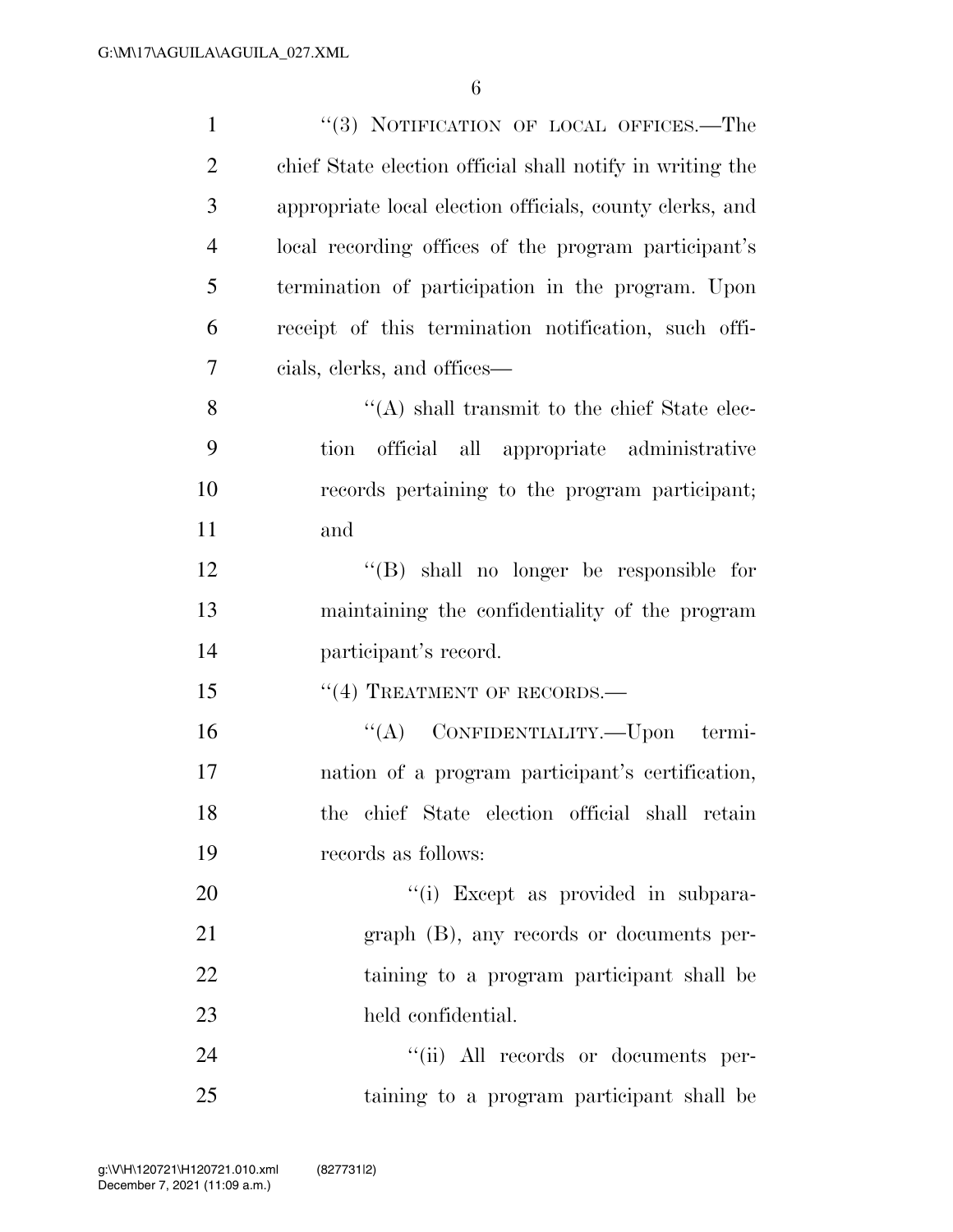|                | 7                                                       |
|----------------|---------------------------------------------------------|
| $\mathbf{1}$   | retained for a period of three years after              |
| $\overline{2}$ | termination of certification and then de-               |
| 3              | stroyed without further notice.                         |
| $\overline{4}$ | EXCEPTION FOR<br>$\lq\lq (B)$<br><b>TERMINATION</b>     |
| 5              | BASED ON FALSE INFORMATION OR SUBTER-                   |
| 6              | FUGE.—In the case of a termination on the               |
| 7              | grounds described in subparagraph $(C)$ of para-        |
| 8              | graph (1), the chief State election official may        |
| 9              | disclose information contained in the partici-          |
| 10             | pant's application.                                     |
| 11             | "(e) DEFINITIONS.-                                      |
| 12             | "(1) ELECTION OFFICIAL.—In this section, an             |
| 13             | election official' with respect to a State is any indi- |
| 14             | vidual, including a volunteer, who is authorized by     |
| 15             | the State to carry out duties relating to the adminis-  |

 tration of elections for Federal office held in the State.

 $"(2)$  MEMBER OF THE IMMEDIATE FAMILY.—In this section, the term 'member of the immediate family' means, with respect to an individual, a spouse, domestic partner, child, stepchild, parent, or any blood relative of an individual who lives in the same residence as the individual.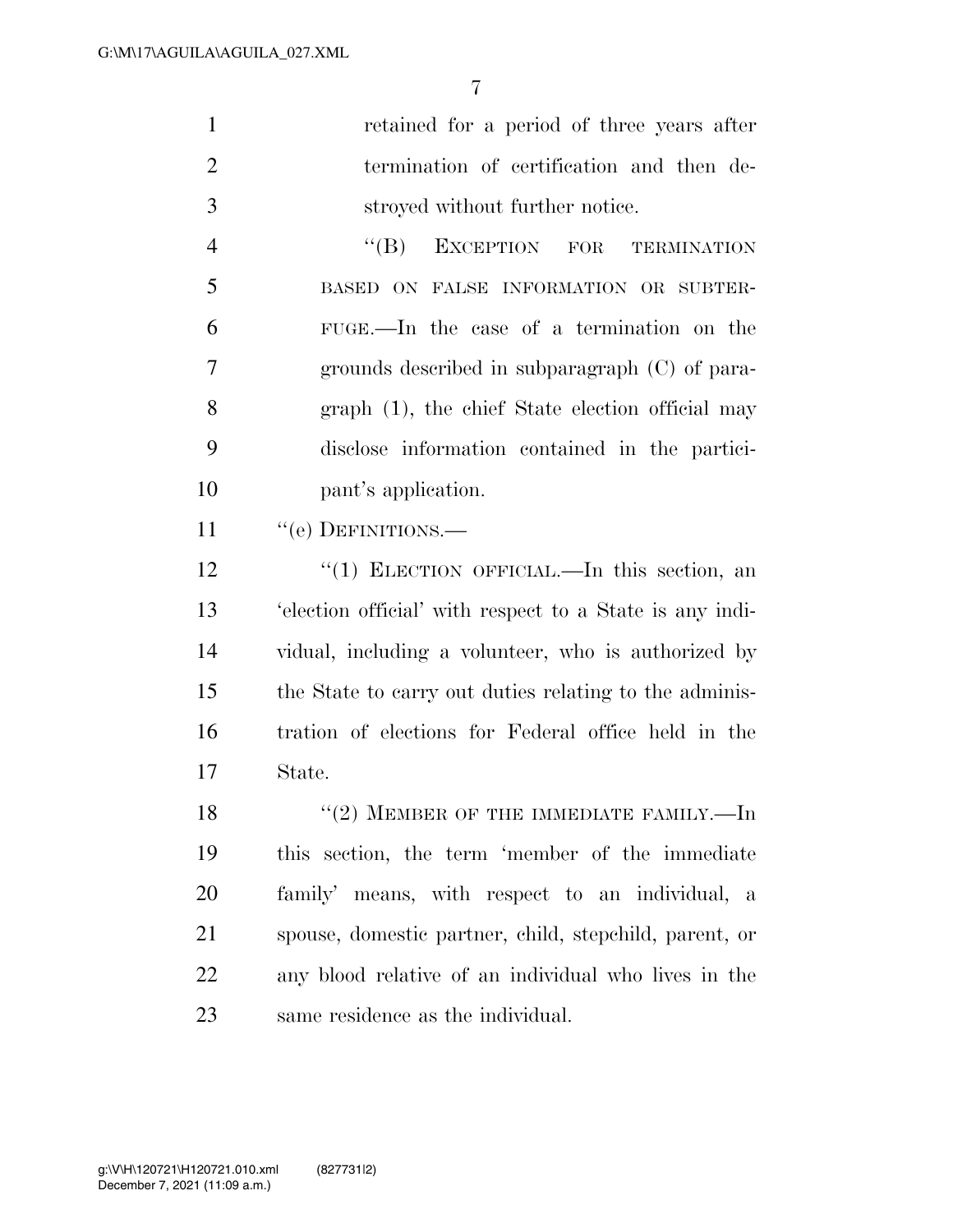| $\mathbf{1}$   | "(3) PERSONALLY IDENTIFIABLE INFORMA-              |
|----------------|----------------------------------------------------|
| $\overline{2}$ | TION.—The term 'personally identifiable informa-   |
| 3              | tion' means, with respect to any individual—       |
| $\overline{4}$ | $\lq\lq$ (A) a home address, including a primary   |
| 5              | residence or vacation home address;                |
| 6              | "(B) a home, personal mobile, or direct            |
| 7              | telephone line to a private office or residence;   |
| 8              | $\lq\lq$ (C) a personal email address;             |
| 9              | "(D) a social security number, driver's li-        |
| 10             | cense number, or voter registration information    |
| 11             | that includes a home address;                      |
| 12             | "(E) a bank account or credit or debit             |
| 13             | card information;                                  |
| 14             | "(F) property tax records or any property          |
| 15             | ownership records, including a secondary resi-     |
| 16             | dence and any investment property at which the     |
| 17             | individual resides for part of a year;             |
| 18             | $\lq\lq (G)$ birth and marriage records;           |
| 19             | "(H) vehicle registration information;             |
| 20             | $\lq\lq$ the identification of children of the in- |
| 21             | dividual under the age of 18;                      |
| 22             | $\lq\lq (J)$ the date of birth;                    |
| 23             | " $(K)$ directions to a home of the individual     |
| 24             | or a member of the immediate family of the in-     |
| 25             | dividual;                                          |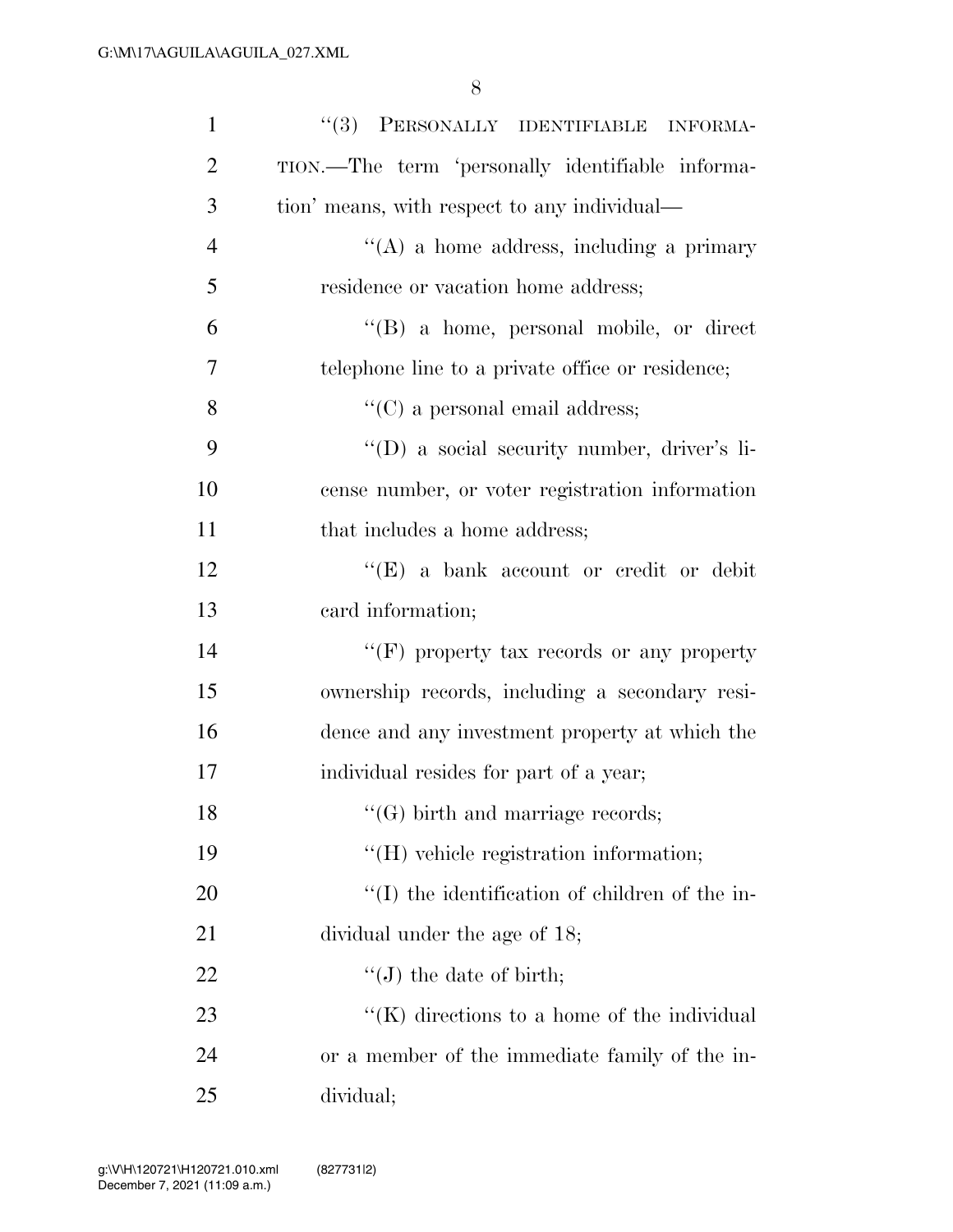| $\mathbf{1}$   | $\lq\lq$ . (L) a photograph of any vehicle including                                                                         |
|----------------|------------------------------------------------------------------------------------------------------------------------------|
| $\overline{c}$ | the license plate or of a home including an ad-                                                                              |
| 3              | dress of the individual or member of the imme-                                                                               |
| $\overline{4}$ | diate family of the individual;                                                                                              |
| 5              | $\lq\lq (M)$ the name and location of a school or                                                                            |
| 6              | day care facility attended by a child of the indi-                                                                           |
| 7              | vidual or by a child of a member of the imme-                                                                                |
| 8              | diate family of the individual; or                                                                                           |
| 9              | $\lq\lq(N)$ the name and location of an employer                                                                             |
| 10             | of the individual or a member of the immediate                                                                               |
| 11             | family of the individual.".                                                                                                  |
| 12             | (b) CONFORMING AMENDMENT RELATING TO EN-                                                                                     |
| 13             | FORCEMENT.—Section 401 of such Act (52 U.S.C. 21111)                                                                         |
| 14             | is amended by striking "and 303" and inserting "303, and                                                                     |
| 15             | $303A$ ".                                                                                                                    |
| 16             | (c) CLERICAL AMENDMENT.—The table of contents                                                                                |
| 17             | of such Act is amended by inserting after the item relating                                                                  |
| 18             | to section 303 the following:                                                                                                |
|                | "Sec. 303A. Maintenance of list of election officials protected from disclosure<br>of personally identifiable information.". |
| 19             | EFFECTIVE DATE.—The amendments made by<br>(d)                                                                                |
| 20             | this section shall take effect September 1, 2022.                                                                            |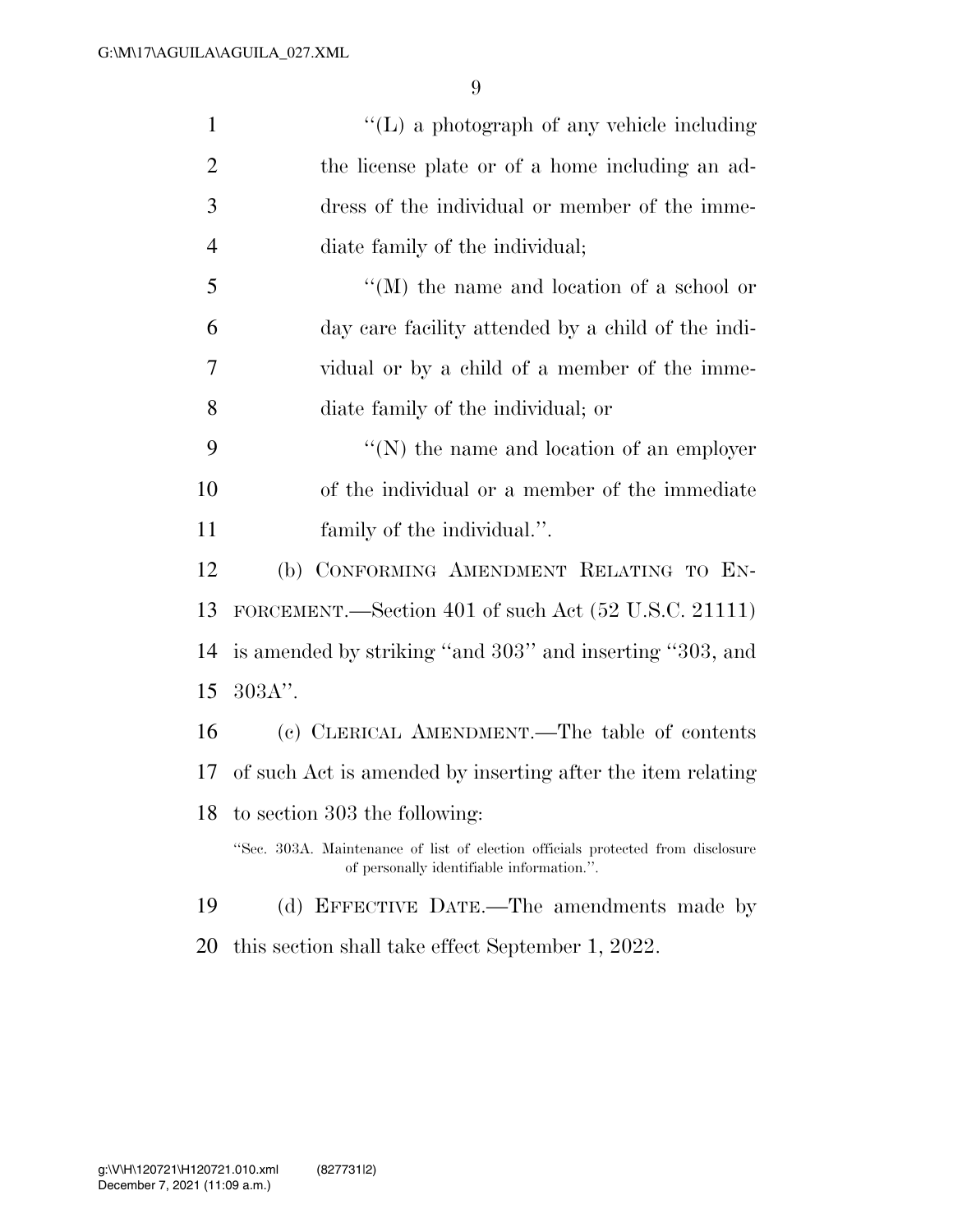## **SEC. 1503. PROHIBITING PERSONS FROM MAKING INFOR- MATION ON PROGRAM PARTICIPANTS AVAIL-ABLE.**

 (a) REQUIREMENTS FOR PERSONS RECEIVING RE- QUESTS FROM PROGRAM PARTICIPANTS.—If any person, including a business or association and a local government or other public entity, receives a written request from an individual who is a program participant under the pro- gram established by a State under section 303A of the Help America Vote Act of 2002 (hereafter referred to as a ''program participant'') or the agent of a program par- ticipant to not disclose the participant's personally identi-fiable information—

 (1) such person may not knowingly post or pub- licly display the participant's personally identifiable information on the Internet, including on any website or subsidiary website controlled by such per-son;

 (2) such person may not knowingly transfer for consideration the participant's personally identifiable information to any other person, including a busi-ness or association, through any medium;

 (3) if the participant or the agent of the partici- pant includes information in the written request to indicate that the disclosure of the participant's per-sonally identifiable information would cause or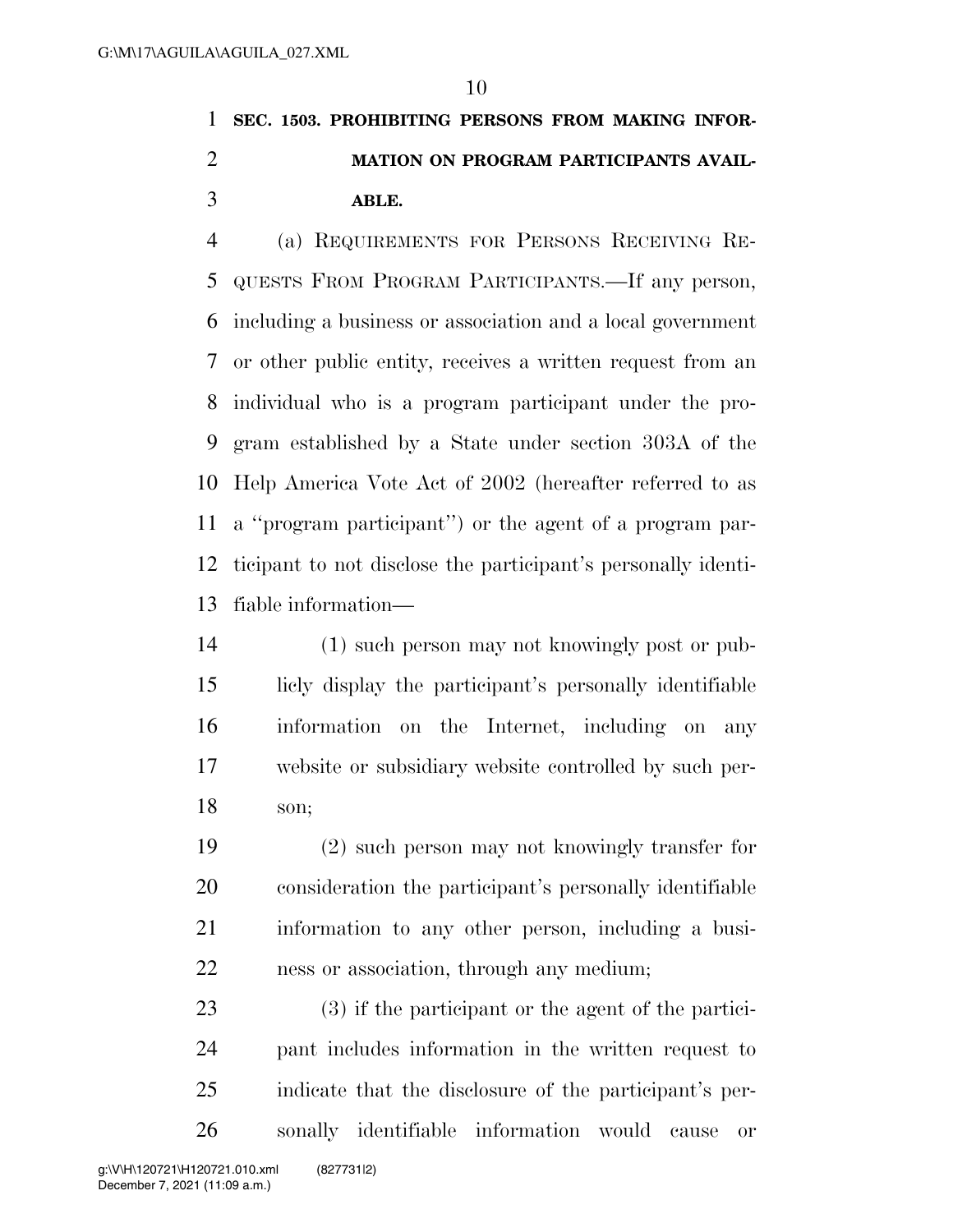threaten to cause imminent great bodily harm to the participant or a member of the immediate family of the participant, such person may not knowingly transfer without consideration the participant's per- sonally identifiable information to any other person, including a business or association, through any me-dium; and

 (4) if, prior to receiving the request, such per- son publicly displayed the participant's personally identifiable information on the Internet on any website or subsidiary website controlled by such per- son, such person shall remove the information from such websites not later than 72 hours after receiving the request.

(b) ENFORCEMENT.—

- (1) ACTION FOR INJUNCTIVE OR DECLARATORY RELIEF.—A program participant who is aggrieved by a violation of subsection (a) or subsection (b) may bring an action seeking injunctive or declara- tory relief in any court of competent jurisdiction. If the court grants injunctive or declaratory relief, the person responsible for the violation shall be required to pay the participant's costs and reasonable attor-ney's fees.
- 25 (2) ACTION FOR DAMAGES.—